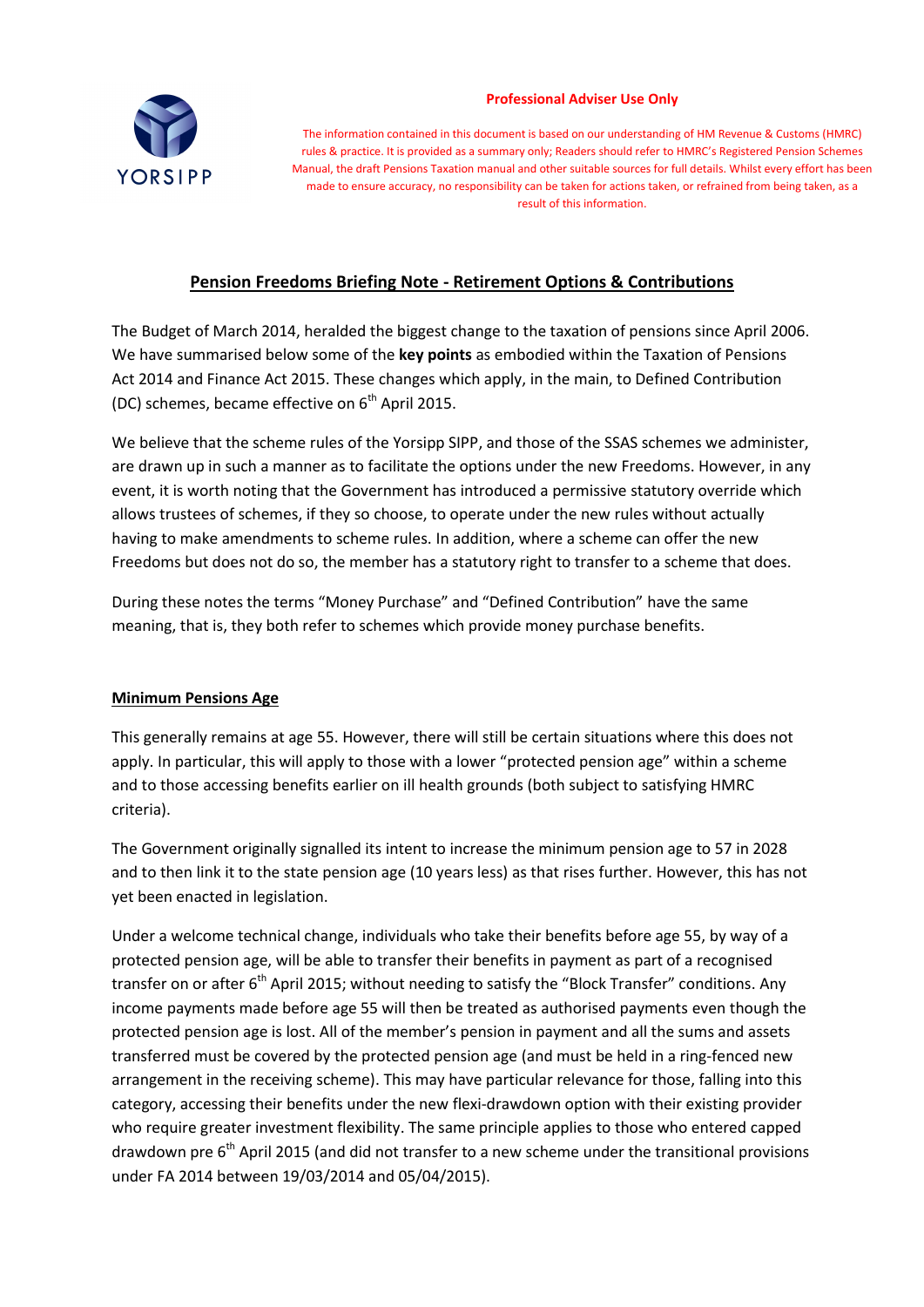### **Accessing pension savings after 5th April 2015.**

The main options for those looking to take benefits for the first time after  $6<sup>th</sup>$  April 2015 are as follows:

- Uncrystallised Funds Pension Lump Sum (UFPLS)
- Flexi-access drawdown (FAD)
- Lifetime annuity
- Scheme Pension (Yorsipp does not facilitate this under our schemes)

The options are not necessarily mutually exclusive and, subject to HMRC and scheme rules, a combination of options can be utilised.

### **Uncrystallised Funds Pension Lump Sum**

This is a new option and was most likely introduced for those schemes that do not wish to facilitate the new drawdown option for their members. The main points are as follows:

- This allows a lump sum to paid comprised 25% tax free and 75% as taxable income, without having to designate funds into drawdown. The 25% tax free element is **not** a Pension Commencement Lump Sum (PCLS); therefore if a member has a PCLS entitlement of more than 25%, they cannot benefit from this by taking a UFPLS.
- It can be taken as a single payment (e.g. wholly extinguishing a fund) or as a series of payments over time.
- It can only be taken from uncrystallised funds from a Money Purchase Arrangement.
- Those under age 75 will need the whole of the UFPLS to be within their remaining LTA (any amount above will be subject to a recovery charge and will not be classed as an UFPLS)
- Those over age 75 only require part of the UFPLS to be within their remaining LTA, although the tax free element of the UFPLS will be limited to 25% of their available LTA.
- The member must have reached the normal minimum pension age (unless ill-health or a lower "protected pension age" applies).
- Taking an UFPLS will trigger the new Money Purchase Annual Allowance (MPAA). See below for further details of the MPAA.

An UFPLS cannot be paid for certain members:

- Where the member has Enhanced Protection in conjunction with associated tax free cash protection ( $>$ £375,000 at 5<sup>th</sup> April 2006).
- If the member has Primary Protection in conjunction with protection of lump sum rights  $($ >£375,000 at 5<sup>th</sup> April 2006).
- Where the funds used to provide it represent a disqualifying pension credit (because the credit results from a pension in payment from which no PCLS can be taken).
- Special provisions apply where a member benefits from a Lifetime Allowance Enhancement Factor resulting from Primary Protection, periods of non-residence, transfers from recognised overseas pension schemes or pension credits pre  $6<sup>th</sup>$  April 2006, and the available portion of their lifetime allowance is nil or less than 25% of the sum being paid. An UFPLS is **only** allowed up to the remaining Standard LTA.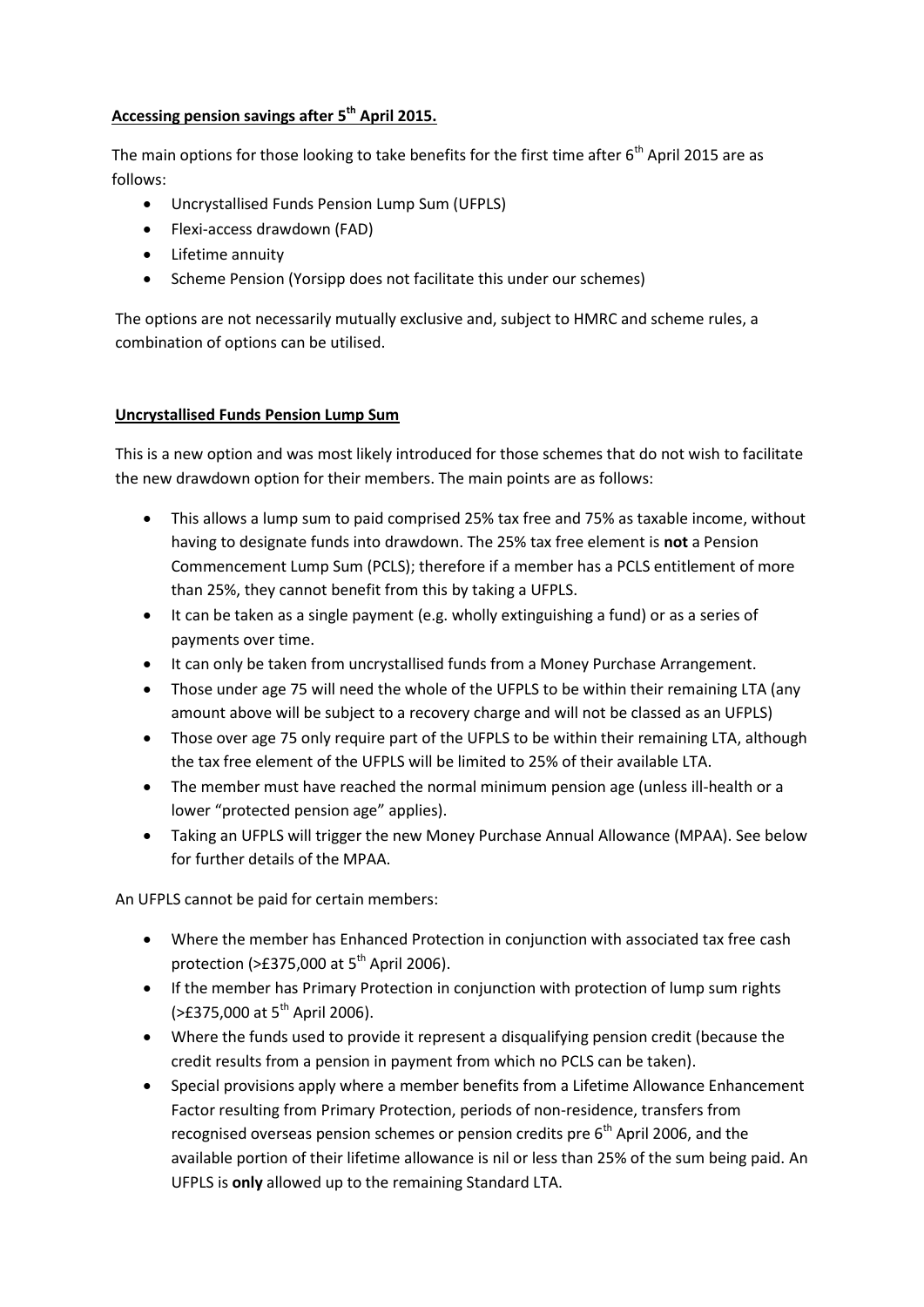The taxable income element of an UFPLS is subject to income tax under PAYE. Due to the process under which the tax must be deducted by the Scheme Administrator (often on an emergency code month 1 basis), this may mean that the member pays too much tax initially on the payment. The overpaid tax may be returned either via an in-year claim by the member (Forms P50Z, P53Z or P55 as appropriate), via a self-assessment return completed by the member at the end of the year, or by HMRC making the appropriate PAYE adjustments themselves automatically at the end of the tax year.

The advent of the UFPLS option has seen the removal of the **trivial commutation** option from Defined Contribution schemes from  $6<sup>th</sup>$  April 2015. This will still apply to Defined Benefit (DB) Schemes however.

Taking an UFPLS is a BCE 6 for the purposes of testing against the Lifetime Allowance.

# **Flexi-access Drawdown**

All new drawdown arrangements set up after  $5<sup>th</sup>$  April 2015 now fall under the new flexi-access drawdown option. Capped drawdown will not be an option for individuals accessing benefits for the first time on or after  $6<sup>th</sup>$  April 2015.

- The designation of funds into FAD falls under BCE 1 for the purposes of testing against the LTA (BCE 5A may also apply upon the member reaching age 75). The taking of any PCLS falls under BCE 6.
- Subject to the above tests, individuals can take up to 25%\* of the amount crystallised as a PCLS each time crystallisation takes place. The remaining fund will be designated to provide drawdown which may be taken as a regular income (direct from the scheme or by purchase of a short-term annuity), as a single lump sum, or on an ad hoc basis as required. There is no minimum income requirement to qualify for FAD and there are no minimum or maximum income limits.
- The income taken will be subject to income tax under PAYE. Overpayment of tax may take place under the same considerations as described under UFPLS above.
- Taking any income under flexi-access will trigger the MPAA.
- Taking PCLS & nil income will not trigger the MPAA. The individual will retain the standard Annual Allowance applicable at that time (currently £40,000).
- Purchasing a short-term annuity will be classed as putting funds into FAD and will thus also trigger the MPAA.

\*where a client benefits from certain protections, the PCLS may be more or less than 25%.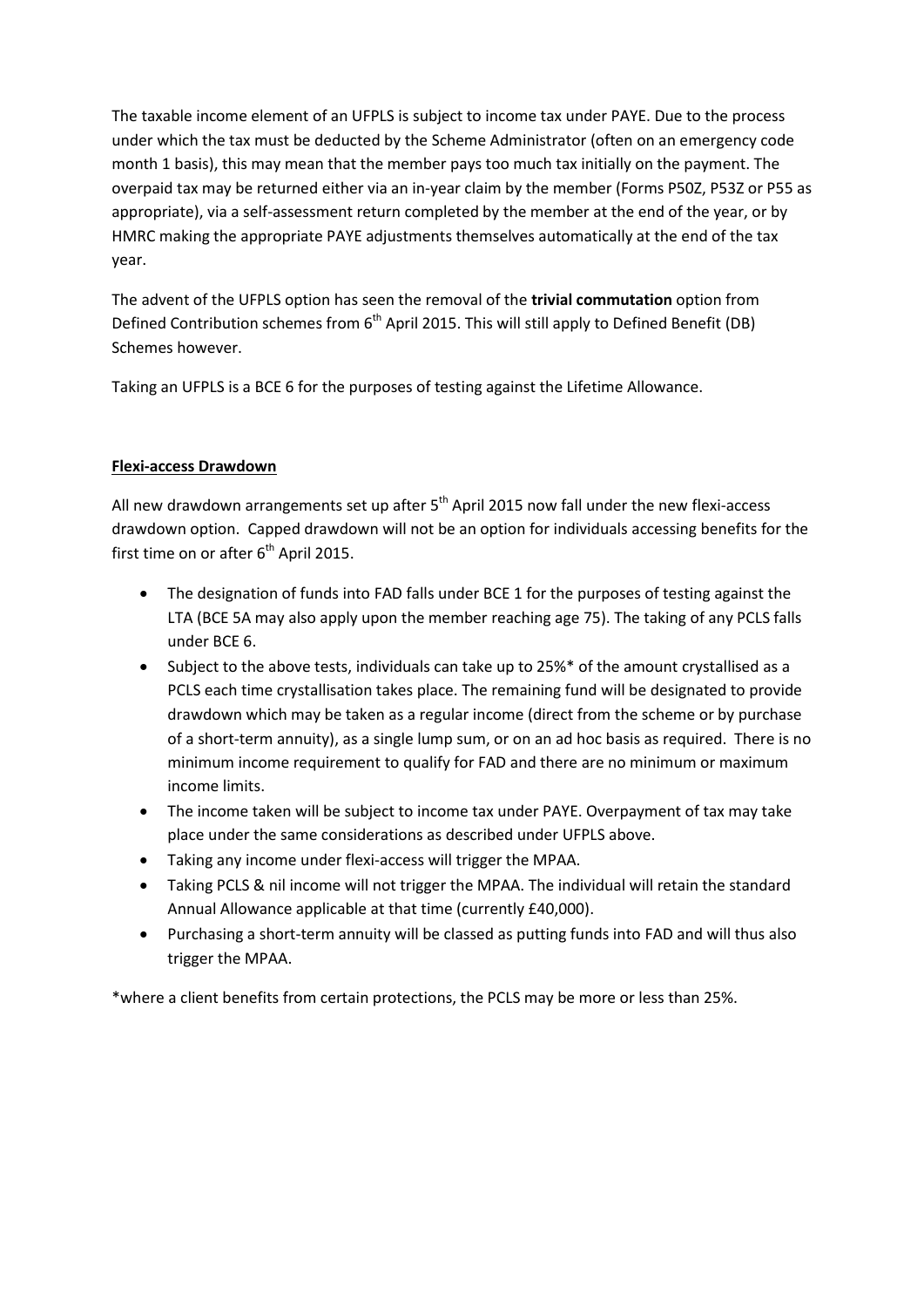#### **Lifetime Annuities**

After 5<sup>th</sup> April 2015:

- Annuities will continue to be subject to the requirement to be paid at least annually and for the lifetime of the annuitant.
- They must be paid by an insurance company.
- Annual payments from all types of lifetime annuities will be allowed to go down (by "allowed decreases") as well as up. The circumstances under which an annuity can decrease will be set out in the annuity contract. An annuity that permits a decrease other than in circumstances specified by HMRC will be classed as a "Flexible" Annuity.
- Income from an annuity will be taxed as income under PAYE.
- The 10 year maximum on guarantees no longer applies. The annuity can pay out for any period after the member's death provided it is set out initially in the annuity contract. It is important to note that any guarantee applies from the date of first payment and **not** the date of the member's death.
- The "open market option" requirement that the member or dependant had to be afforded previously, no longer applies. It can however, still be offered.
- The potential survivor of a joint life annuity no longer needs to be a formal "dependant" of the member as defined previously. The joint life annuitant can also be a "nominee". (See our Pension Freedoms Briefing Note on death benefits).
- "Value Protection" remains an option on purchasing a Lifetime Annuity provided a guarantee period or survivor's annuity has not been selected. This allows a lump sum benefit to be paid on death (subject to a tax charge where the member was 75 or over when they died). (See our Second Update on death benefits).
- Purchasing a "Flexible" Annuity will trigger the MPAA.
- Purchasing a traditional lifetime annuity will not trigger the MPAA.

### **Clients in Capped Drawdown before 6th April 2015**

- These individuals are able to continue in capped drawdown and will not trigger the MPAA as long as they remain within the maximum income limit applicable to them. The standard Annual Allowance (currently £40,000) will remain available to them.
- If new funds are designated into drawdown in the **same** arrangement, then capped drawdown can continue, with the maximum income limit applied to the increased fund. The MPAA is not triggered in this scenario.
- The requirement for 3 yearly reviews of the maximum income limit will remain. This increases to annually from age 75.
- The individual may ask the Scheme Administrator to convert to Flexi-access drawdown and then take any amount of income, at which point the MPAA would be triggered. Capped drawdown can also be converted to flexi-access by drawing more than the maximum amount.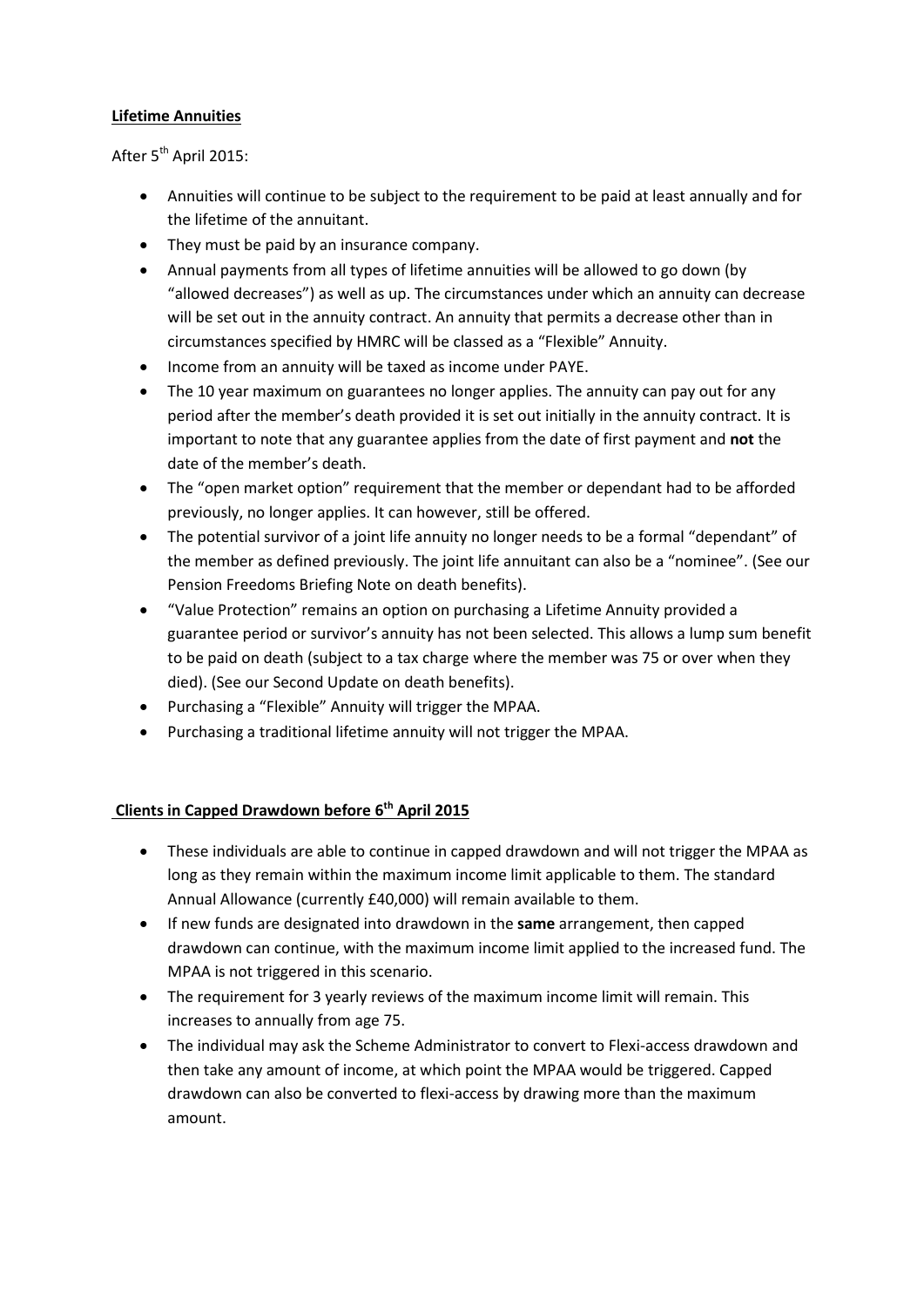# **Clients in Flexible Drawdown before 6th April 2015**

- Flexible Drawdown automatically converted to flexi-access drawdown on  $6<sup>th</sup>$  April 2015.
- The MPAA applies to these individuals from  $6<sup>th</sup>$  April 2015. This means that contributions up to the permitted level can now be made – previously contributions could not be made for such individuals. See MPAA section below.

# **Trivial Commutation Lump Sums & Small pot lump sums**

- As noted above (UFPLS section) trivial commutation lump sums can no longer be paid from Money Purchase Schemes after 5<sup>th</sup> April 2015.
- The minimum age for payment of small pots (correctly termed "Small Lump Sum Payments") fell from 60 to 55 with effect from  $6<sup>th</sup>$  April 2015.
- Under the small pots rules, up to three pots of no more than £10,000 (at date of payment) may be taken from Registered Pension Schemes as a lump sum. The limit of three pots applies to non-occupational pensions.
- The rules apply at arrangement level (for non-occupational schemes) and the payment must extinguish all rights under the arrangement. Under occupational schemes this is at scheme level & employees are required to be at "arms-length" from the sponsoring employer. There are some restrictions dependent on the size of the scheme, whether there are any "related" schemes and where there have been transfers in our out of the scheme making the payment.
- Where the payment represents uncrystallised rights, 25% of each pot is tax free and the balance is subject to income tax at the marginal rate. If the payment represents crystallised rights, all of the payment is subject to income tax at the marginal rate.
- Taking benefits under these rules does **not** trigger the MPAA

### **Amendment to the recycling of PCLS rules**

- Recycling of a PCLS involves using that lump sum to increase significantly contributions to a registered pension scheme.
- Pre-planning must have been involved, and broadly, the amount of the significantly increased additional contributions must exceed 30% of the PCLS taken.
- From 6 April 2015, the recycling rules have been amended to apply where the value of a PCLS, added to any other such lump sums taken in the previous 12 month period, exceeds £7,500 (rather than 1% of the LTA as previously).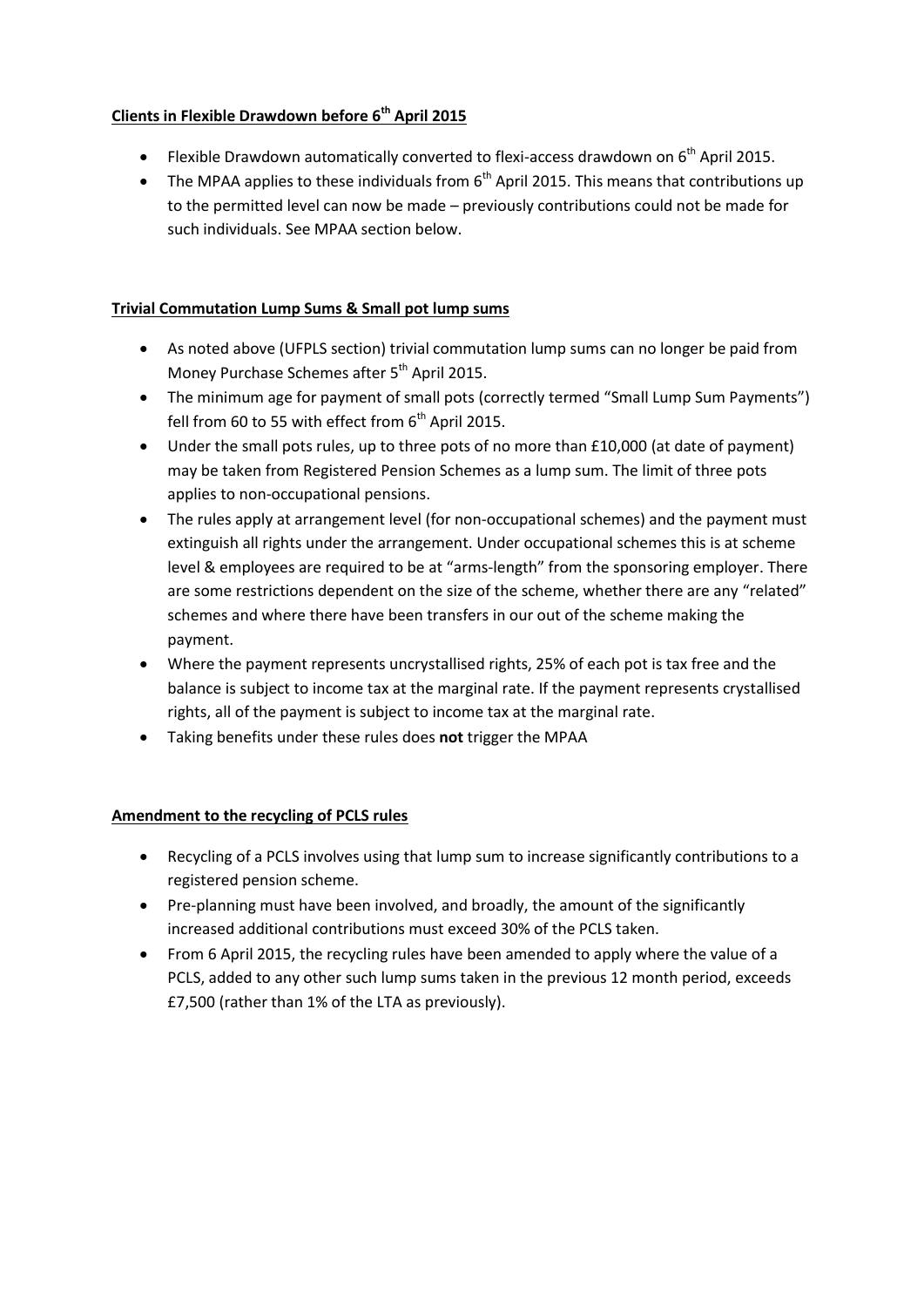### **Money Purchase Annual Allowance (MPAA)**

The standard Annual Allowance limits the amount of tax relief available on pension savings paid by or in respect of an individual to a registered pension scheme in any given tax year. In the tax year 2020/21 this is set at £40,000 for combined contributions in Pension Input Periods ending in that period. Where pension savings exceed the Annual Allowance, a charge applies on the excess at the individual's marginal tax rate.

To ensure that individuals do not exploit the new DC flexibilities at retirement (intended or otherwise); a reduced Money Purchase Annual Allowance for DC savings has been introduced. Broadly, the new MPAA will be triggered where an individual flexibly accesses their DC pension savings for the first time.

In addition to the trigger events detailed in the previous sections; the MPAA would also be triggered where a scheme pension is purchased for a member under a Money Purchase scheme with less than twelve members (typically a SSAS) or where a stand-alone lump sum is paid from a Money Purchase scheme for a member holding primary protection in conjunction with tax free cash protection (i.e. >£375,000 at A-Day).

- The MPAA is set at £4,000 for 2017/18 onwards and this constitutes the annual allowance for money purchase savings in all registered pension schemes.
- Where an individual exceeds the £4,000 MPAA their annual allowance for the remainder of the registered pension scheme savings is reduced to £36,000.This is referred to as "the alternative allowance". Any available carry forward allowance can be added to this figure\*. The individual will incur an MPAA charge on the excess over the £4,000 limit.
- Provided the MPAA is not exceeded, the total annual allowance will remain at the prevailing rate for the tax year (currently £40,000)
- The above provisions may be useful for those members of both DB and DC schemes.
- It is important to note that in the first year that the MPAA applies, any contributions paid to a Money Purchase scheme prior to the trigger will not be subject to the MPAA. Any further contributions could be subject to a charge however to the extent that the combined figure exceeds £4,000.

\*Carry Forward is not available in respect of the MPAA.

#### **Reporting and information requirements**

Where an individual has accessed their pension savings flexibly, there are a number of reporting requirements imposed upon both Scheme Administrators and members personally.

Where a member first accesses their pensions flexibly, the Scheme Administrator must provide the member with a statement within 31 days confirming the date the first payment occurred and what the member must do. They do not need to do this if the member has accessed savings in this manner previously and the Scheme Administrator has been informed.